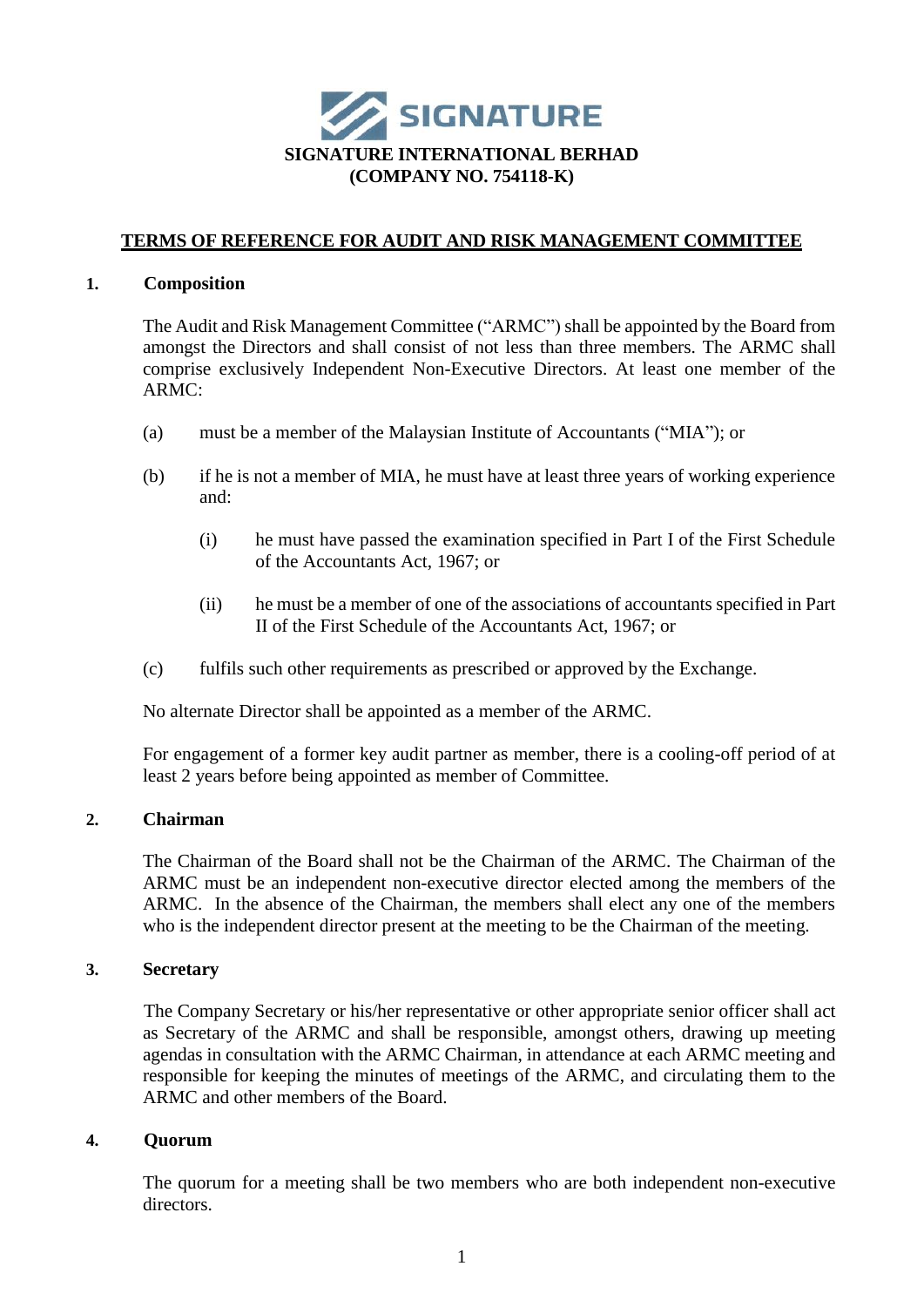### **5. Meeting Procedure**

At least four meetings shall be convened in a financial year. The ARMC shall meet with the external auditors at least twice a year without the presence of the executive Board members and management. The Secretary, in conjunction with the Chairman, shall draw up an agenda, which shall be circulated together with the relevant support papers within a reasonable period prior to each meeting to the members of the ARMC. The minutes of the meeting shall be recorded for reference and inspection purposes.

The Chairman of the ARMC may call for a meeting at the request of any members or external auditors. The ARMC members may participate in a meeting by means of conference telephone, conference videophone or any similar or other communications equipment by means of which all persons participating in the meeting can hear each other. Such participation in a meeting shall constitute presence in person at such meeting.

The ARMC may deal with matters by way of circular reports and resolutions in lieu of convening a formal meeting. A resolution in writing signed by all the members of the ARMC for the time being entitled to receive notice of and to attend at ARMC meetings shall be as valid and effective as if the same has been passed at an ARMC meeting duly called and constituted. Any such resolution may consist of several documents in like form each signed by one or more ARMC members. Any such document, may be accepted as sufficiently signed by an ARMC member if transmitted to the Company by telex, telegram, cable, facsimile or other electrical or digital written message purporting to include a signature of an ARMC member.

The Group Managing Director, Group Executive Director, Director of Finance/Chief Financial Officer, other management personnel, representatives of the internal and external auditors, external professional advisers or whoever deemed necessary may be present in any meeting upon the invitation of the ARMC.

### **6. Authority**

The ARMC, wherever necessary and reasonable for the performance of its duties, in accordance with a procedure to be determined by the Board of Directors and at the cost of the Company shall have the authority to do the following:

- (a) have explicit authority to investigate any matter within its Terms of Reference;
- (b) to carry out its function within its Terms of Reference. All employees of the Group shall be directed to co-operate as requested by the ARMC;
- (c) have full and unlimited/unrestricted access to all information, documents and resources which are required to perform its duties;
- (d) to establish policies and procedures to assess the suitability and independence of external auditors and policies governing the circumstances under which contracts for the provision of non-audit services can be entered into including the procedures that must be followed by the external auditors;
- (e) be able to obtain, at the expense of the Company, independent professional or other advice, if required;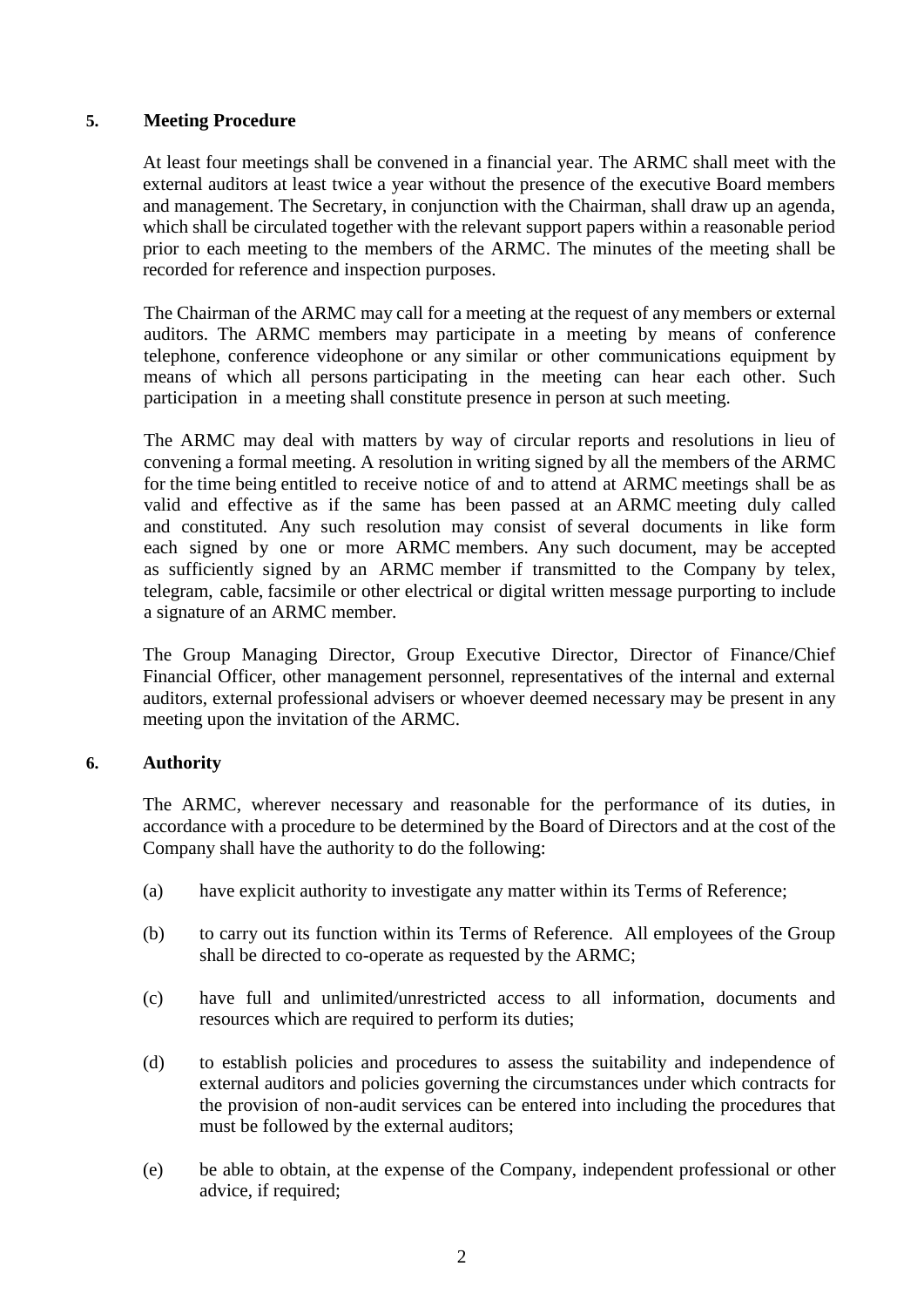- (f) be able to convene meetings with external auditors, the person(s) carrying out the internal audit function or activity or both, excluding the attendance of the Executive Directors and employees of the Company, whenever deemed necessary;
- (g) be able to make relevant reports when necessary to the relevant authorities if any breach of the rules, regulations and/or Main Market Listing Requirements of Bursa Malaysia Securities Berhad has occurred and has not been satisfactorily resolved; and
- (h) have direct communication channels with the external auditors and person(s) carrying out the internal audit function.

# **7. Functions**

The ARMC shall discharge the following duties and responsibilities and report the same to the Board:

# **(A) Financial Reporting and Compliance**

- (a) to review the quarterly unaudited financial results and audited financial statements, prior to recommending to the Board for approval, focusing particularly on:
	- any changes in or implementation of major accounting policy;
	- significant matters highlighted including financial reporting issues, significant judgements made by management, significant and unusual events or transactions and how these matters are being addressed;
	- the going concern assumption;
	- compliance with accounting standards and other legal requirements; and
	- major areas.
- (b) to monitor any related party transaction and conflict of interest situation that may arise within the Company and its group of companies including any transaction, procedure or course of conduct that raises question of management integrity;
- (c) to verify the allocation of shares options in accordance with the criteria stipulated in the by-laws of the Employees' Share Option Scheme; and
- (d) to review and report such other matters as may be delegated by the Board from time to time.

# **(B) External Audit**

- (a) to review with the external auditors:
	- the audit plan;
	- its evaluation of the system of internal controls;
	- the audit report;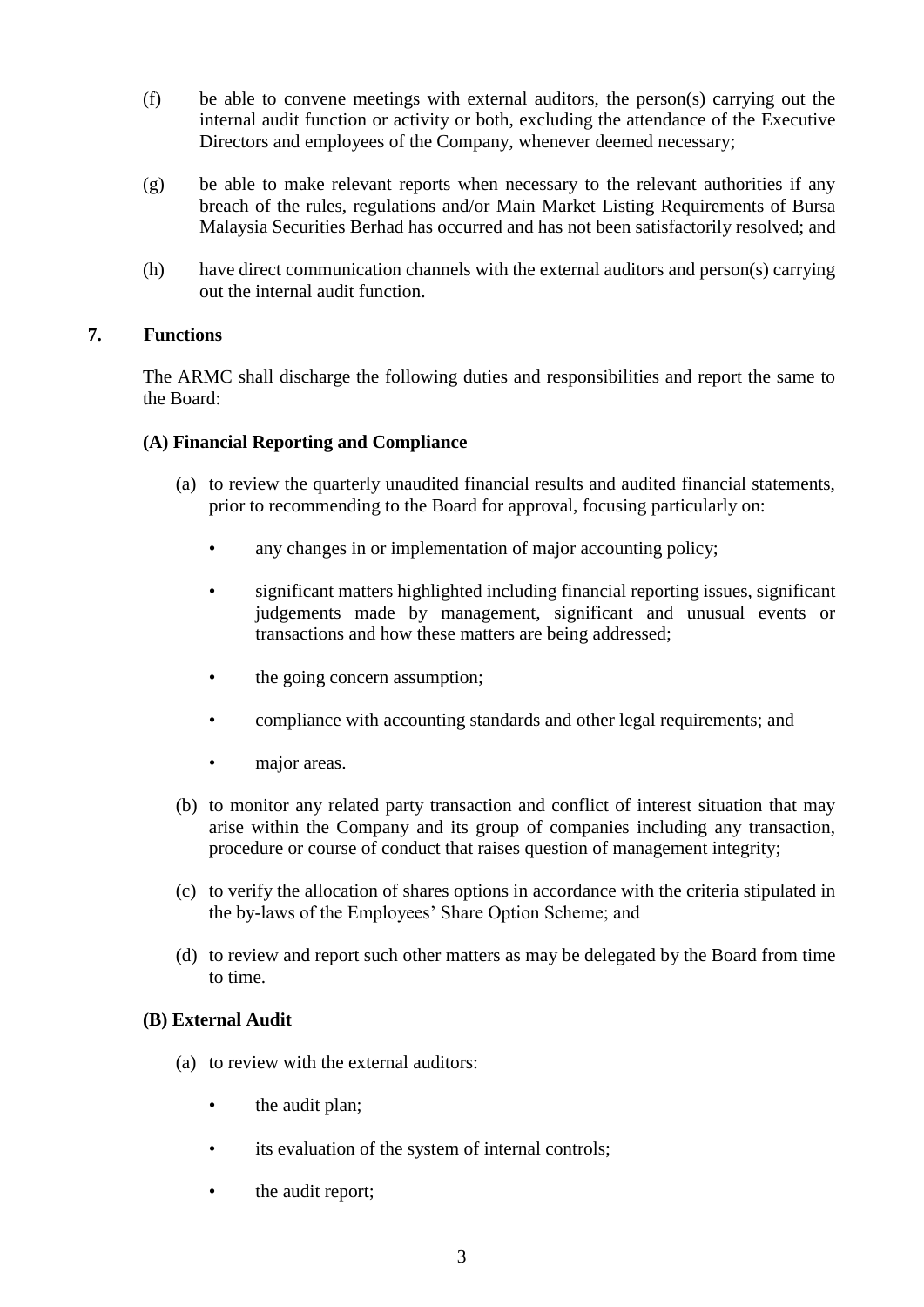- the assistance given by the employees and the management of the Company and its group of companies to the external auditors;
- the management letter of the external auditors and the management's response; and
- the Statement of Risk Management and Internal Control;
- (b) to nominate and recommend, consider the appointment and/or re-appointment of the external auditors, to consider the adequacy of experience, resources, audit fee and any issues regarding resignation or dismissal of the external auditors and to review the letter of resignation from the external auditors if applicable and report the same to the Board. In considering the appointment/re-appointment of the external auditors, to consider among others:
	- (i) the adequacy of the experience and resources of the accounting firm;
	- (ii) the persons assigned to the audit;
	- (iii) the accounting firm's audit engagements;
	- (iv) the size and complexity of the Group being audited;
	- (v) the number and experience of supervisory and professional staff assigned to the particular audit;

The ARMC is to also consider the performance of the external auditors and its independence inter-alia:-

- the external auditor's ability to meet deadlines in providing services and responding to issues in a timely manner as contemplated in the external audit plan;
- the competence, audit quality and resource capacity of the external auditors in relation to the audit;
- the nature of the non-audit services provided by the external auditors and fees paid for such services relative to the audit fee; and
- whether there are safeguards in place to ensure that there is no threat to the objectivity and independence of the audit arising from the provision of nonaudit services or tenure of the external auditors;
- (c) to review the competency and performance of the external auditors and whether there is any reason, supported by ground, to believe that the external auditors is not suitable for re-appointment;
- (d) to review the circumstances under which contracts and nature for the provision of non-audit services can be entered into by the Group with the external auditors or its affiliates and procedures that must be followed by the external auditors to ensure that the objectivity and independence of the external auditors are not impaired. The contracts cannot be entered into should include:
	- i) Management consulting;
	- ii) Strategic decision;
	- iii) Internal audit:
	- iv) Accounting services; and
	- v) Policy and standard operating procedures documentation.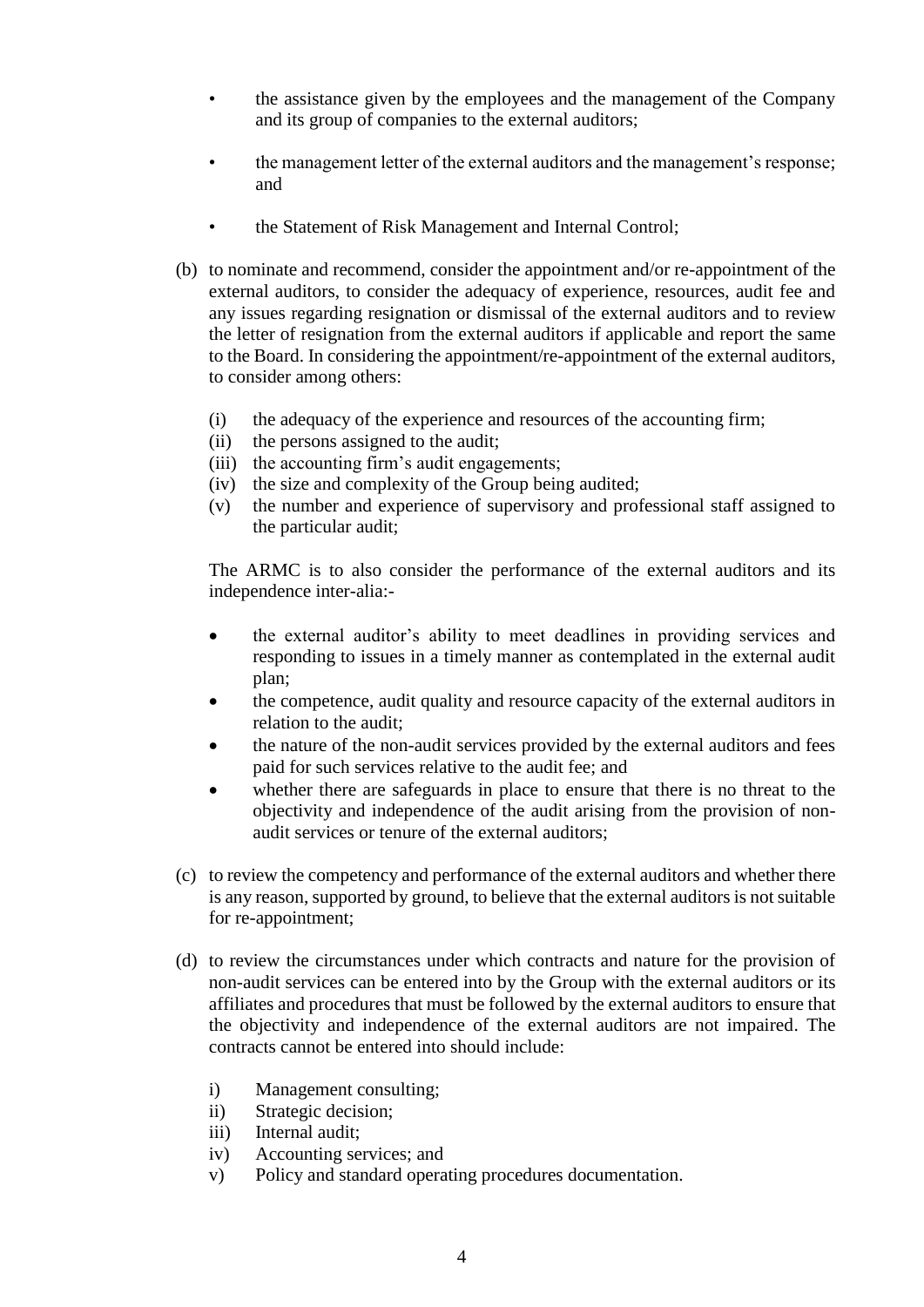In the event that the non-audit fees paid to the Company's external auditors, or a firm or corporation affiliated to the external auditors' firm are significant which constitute 50% of the total amount of audit fees paid to the external auditors, the Company is required to state the details on the nature of non-audit services rendered in the ARMC Report.

- (e) to obtain written assurance from the external auditors confirming that they are, and have been, independent throughout the conduct of the audit engagement in accordance with the terms of all relevant professional and regulatory requirements;
- (f) to set policies and procedures to assess the suitability, objectivity and independence of the external auditors.
- (g) to discuss problems and reservations arising from the interim and final audits, and any matter that the external auditors may wish to discuss (in the absence of management where necessary); and
- (h) to ensure co-ordination if more than one (1) audit firm is involved in the audit.

### **(C) Internal Audit**

- (a) to review with the internal auditors the internal audit plan, processes, the results of the internal audit assessments, investigation undertaken and whether or not appropriate action is taken on the recommendations of the internal audit function;
- (b) to review the adequacy of the internal audit function including the internal audit plan, competency and resources of the internal audit function and that it has the necessary authority to carry out its work;
- (c) to ensure the internal audit function is independent of the activities it audits and the internal auditors reports directly to the ARMC. The internal auditors should have the relevant qualifications and be responsible for providing assurance to the ARMC that the internal controls are operating effectively. The internal auditors will be responsible for the regular review and/or appraisal of the effectiveness of the risk management, internal control, and governance processes within the Group;
- (d) to review and assess the performance of members of the internal audit function;
- (e) to approve the appointment or termination of the internal auditors;
- (f) to ensure that appropriate action is taken upon the recommendations of the internal auditors, where necessary;
- (g) to discuss problems and reservations arising from the internal audits, and any matter that the internal auditors may wish to discuss (in the absence of management where necessary); and
- (h) to take cognisance of resignations of internal audit staff members (for in-house internal audit function) or the internal audit service provider (for out-sourced internal audit) and provide the resigning staff member or the internal audit service provider an opportunity to submit his reasons for resigning.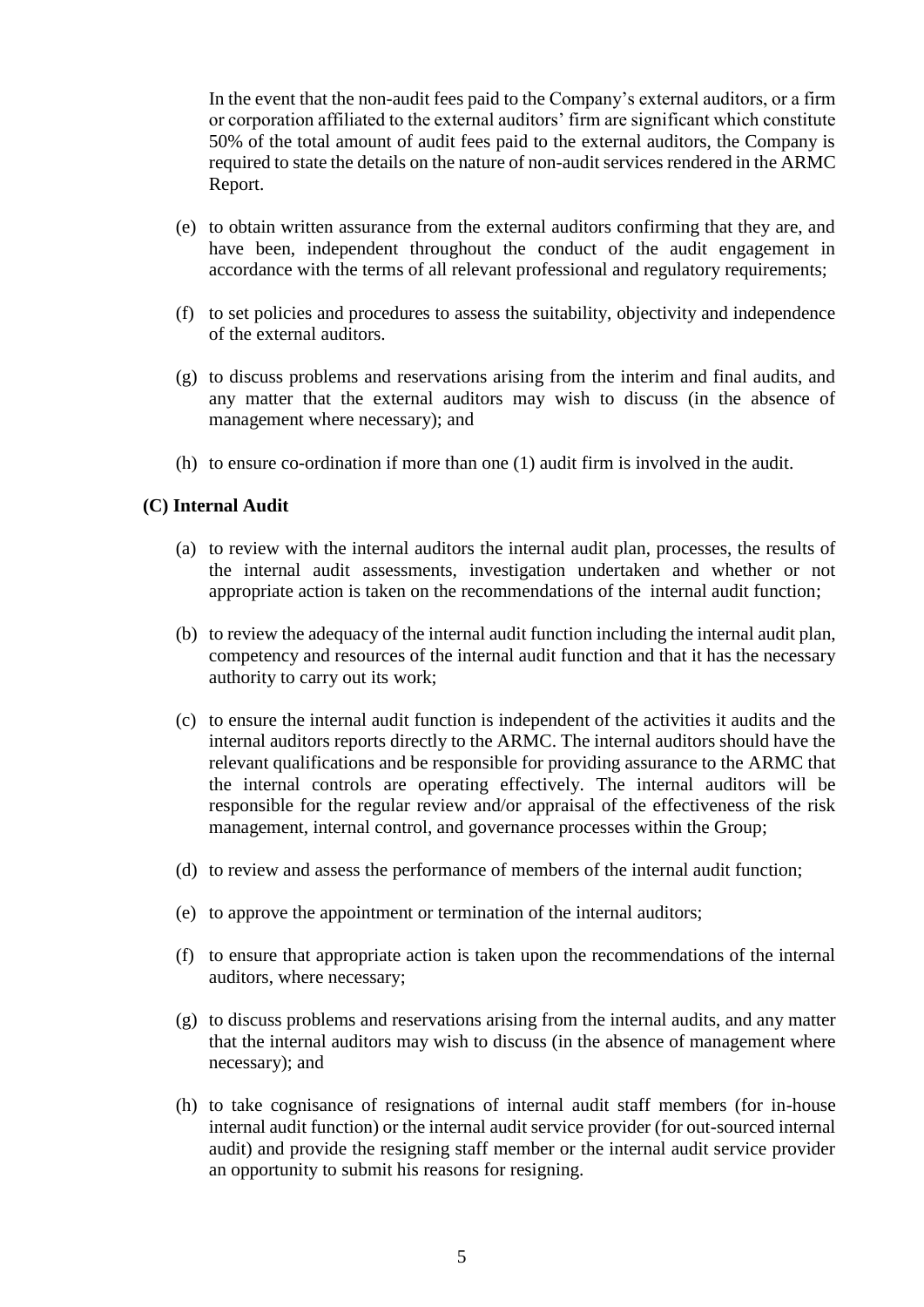### **(D) Risk Management and Internal Control**

- (a) to review the adequacy and integrity, including effectiveness, of risk management and internal control systems, management information system, and the internal auditors' and/or external auditors' evaluation of the said systems and assess the resources and knowledge of the management and employee involved in the risk management process;
- (b) to review the risk profile of the Group (including risk registers) and the Risk Management team's plans to mitigate business risks as identified from time to time;
- (c) to review the effectiveness of internal control systems deployed by the management to address those risks;
- (d) to review and recommend the corrective measures undertaken to remedy failings and/or weakness; and
- (e) to oversee the Group's internal control structure to ensure operational effectiveness and efficiency, reduce risk of inaccurate financial reporting, protect the Group's assets from misappropriation and encourage legal and regulatory compliance.

The Chairman of the ARMC shall engage on a continuous basis with Senior Management, such as the Group Managing Director, Group Executive Director, Director of Finance/Chief Financial Officer, the internal auditors and the external auditors in order to be kept informed of matters affecting the Group.

### **8. Retirement and Resignation**

In the event of any vacancy in the ARMC (including Chairman) resulting the non-compliance in respect of the composition of the ARMC, the Board shall upon the recommendation of the Nomination Committee fill the vacancy within three (3) months.

### **9. Term of Office**

The Board must via the Nomination Committee review the term of office and performance of the ARMC and each of its members annually to determine whether the ARMC and its members have carried out their duties in accordance with its Terms of Reference.

### **10. Annual General Meeting**

The Chairman of the ARMC should attend the Annual General Meeting to answer any shareholder questions on the ARMC's activities.

### **11. Reporting Responsibilities**

The ARMC Chairman shall report formally to the Board on its proceedings after each meeting on all matters within its duties and responsibilities and shall also formally report to the Board on how it has discharged its responsibilities.

The ARMC shall compile a report on its activities to be included in the Company's annual report. The report should include the number of ARMC meetings held during the financial year and details of attendance of each ARMC member, summary of the work of the ARMC